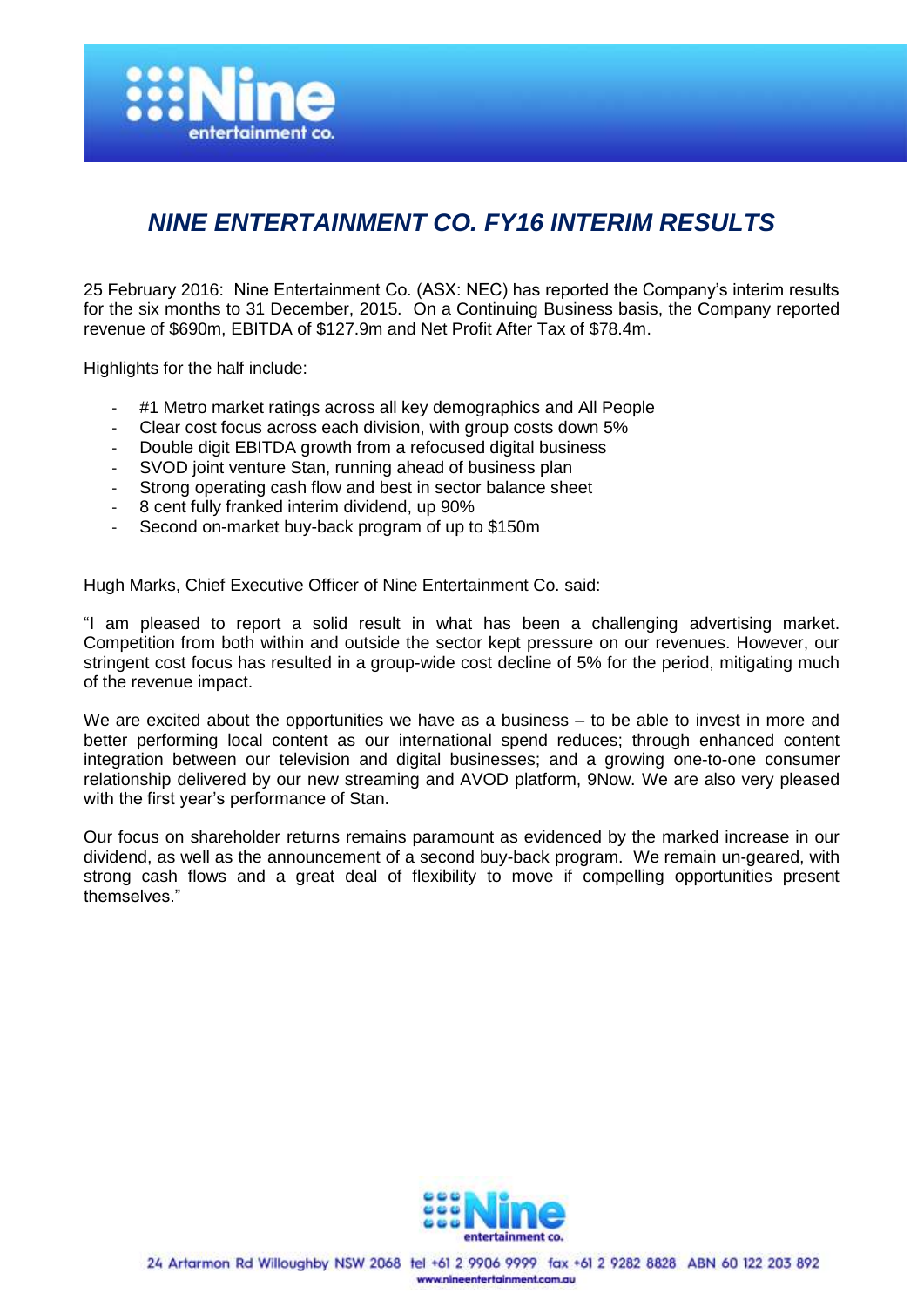|                                                   |                |                | Variance |         |
|---------------------------------------------------|----------------|----------------|----------|---------|
| \$m                                               | <b>H1 FY16</b> | <b>H1 FY15</b> | \$m      | ℅       |
| <b>Revenue</b>                                    | 690.3          | 726.7          | $-36.4$  | $-5.0$  |
| Group EBITDA <sup>2</sup>                         | 127.9          | 135.0          | $-7.1$   | $-5.3$  |
| Net Profit after Tax <sup>1,2</sup>               | 78.4           | 83.5           | $-5.1$   | $-6.1$  |
| Earnings per Share <sup>1,2</sup><br>(Cents)      | 8.8            | 8.9            | $-0.1$   | $-1.1$  |
| <b>Dividends per Share</b><br>(Cents)             | 8.0            | 4.2            | $+3.8c$  | $+90.5$ |
| <b>Operating Free Cash</b><br>Flow <sup>1,2</sup> | 110.9          | 100.7          | $+10.2$  | $+10.1$ |
| Net Cash (Debt) – as at 31<br><b>December</b>     | 52.5           | (490.5)        | $+543.0$ | nm      |
| Net Leverage (X)<br>$1 - - -$                     | na<br>.        | 1.7X           | nm       | nm      |

## *Key financials – Continuing Businesses*

<sup>1</sup>Pro Forma for post Nine Live capital structure

<sup>2</sup> Pre Specific Items

On a Continuing Business basis, Revenue declined by 5% and Group EBITDA fell by 5% to \$127.9m. Net Profit after Tax declined by 6% to \$78.4m compared to the Pro Forma H1 FY15 result. Earnings per share was down 1% on a lower share count due to the on-market buy-back.

Operating Free Cash Flow of \$111m was up \$10m on the prior corresponding period representing a conversion rate of 87%.

The 8.0 cent per share interim dividend is fully franked, and equates to a payout of 91% of Net Profit after Tax of Continuing Businesses, pre Specific Items.

Net Cash at 31 December 2015 of \$52m, compared with Net Debt of \$524m at 30 June and \$490m at 31 December 2014, primarily reflecting the sale of the Nine Live business which completed in July.

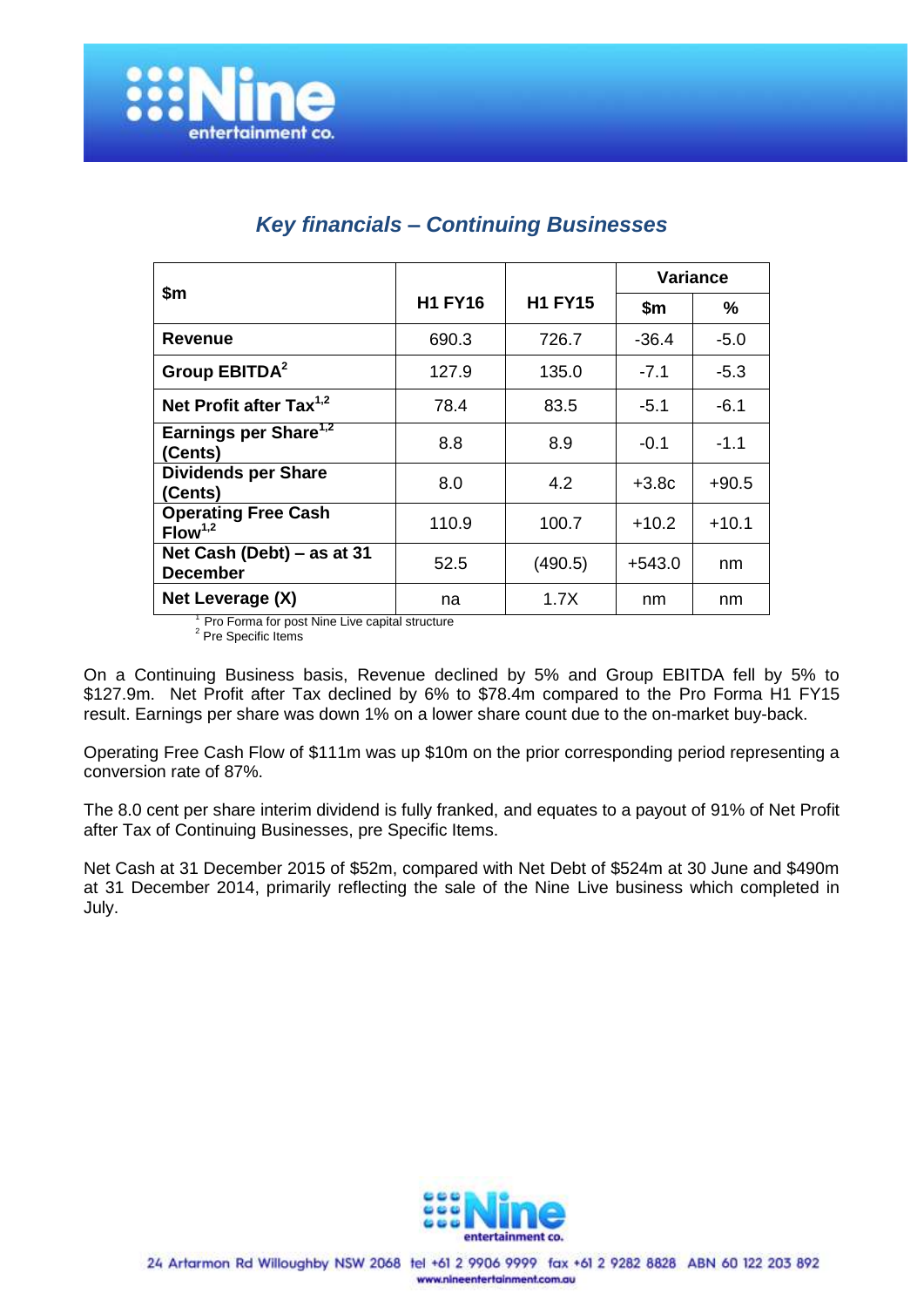

### *Nine Network*

|                |                |                | <b>Variance</b> |              |
|----------------|----------------|----------------|-----------------|--------------|
| \$m            | <b>H1 FY16</b> | <b>H1 FY15</b> | \$m             | %            |
| <b>Revenue</b> | 610.7          | 645.5          | $-34.8$         | $-5.4$       |
| <b>EBITDA</b>  | 120.5          | 131.8          | $-11.3$         | $-8.6$       |
| <b>Margin</b>  | 19.7%          | 20.4%          |                 | pts<br>- 0.7 |

Nine Network reported a revenue decline of 5.4% for the period, in difficult market conditions. Reported costs declined by 4.6%, mitigating much of the revenue decline. As a result, FTA EBITDA fell by 8.6% to \$120.5m.

The Metro FTA advertising market remained challenging, declining 0.4% 1 during the December half. Regional FTA markets continued to markedly underperform with advertising revenue down by 6.6%<sup>1</sup> on H1 FY15.

In an increasingly competitive market, Nine Network's Metro FTA revenue share declined by 1.0 percentage point to 38.2%, after seven years of consistent growth.

Nine remained Australia's most watched television network in the 2015 ratings year in the key 25- 54, 18-49 and 16-39 age demographics<sup>2</sup>. In the six months to December, Nine again recorded clear market leadership across these core demographics, and, for the first time in many years, also won All People ratings<sup>3</sup>.

Over the half, Nine Network's costs decreased by \$23.5m (4.6%). This reduction was delivered despite a \$17m increase in sports costs, due mainly to the broadcast of the Rugby World Cup and UK Ashes series, as well as the costs associated with the launch of the new 9HD and 9Life channels.

<sup>1</sup> Source: Free TV data

<sup>3</sup> Source: OzTam, 6am-midnight, survey weeks, 1 July 2015 to 31 December 2015



<sup>2</sup> Source: OzTam, 6am-midnight, survey weeks, 1 January 2015 to 31 December 2015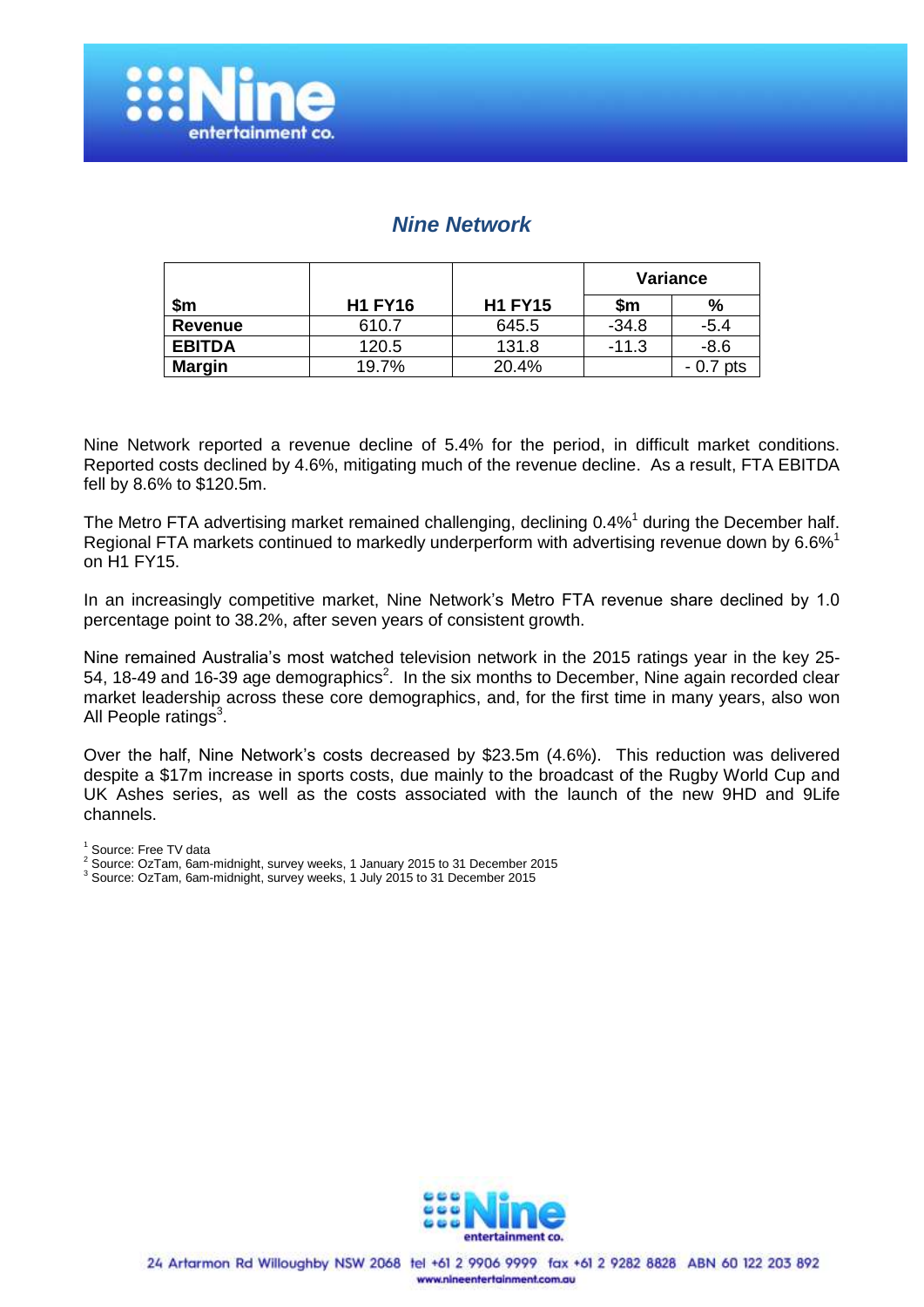

### *Nine Digital*

|               |                |                | Variance |          |
|---------------|----------------|----------------|----------|----------|
| \$m           | <b>H1 FY16</b> | <b>H1 FY15</b> | \$m      | %        |
| Revenue       | 79.6           | 81.3           | $-1.7$   | $-2.1$   |
| <b>EBITDA</b> | 12.2           | 10.8           | $+1.4$   | $+13.0$  |
| <b>Margin</b> | 15.3%          | 13.3%          |          | +2.0 pts |

Nine's digital revenues declined by 2.1% in H1 FY16, as the group refocused its sales efforts towards more profitable revenue streams. Digital recorded a 13% increase in EBITDA in the period, despite a challenging comparative which included the benefit of one quarter of Microsoft default revenues as well as a contribution from the HWW business which was sold in September 2014. This focus on more profitable revenue streams, as well as firm cost control, underwrote the margin improvement.

During the half, the increasingly integrated Nine Digital business focused on the launch of 9Now, Nine's world class streaming and AVOD product that launched in late January. This is consistent with the strategic focus of both monetising the Company's content across all distribution channels and improving the mix of owned and operated platforms.

### *Balance sheet and cash flow – Continuing businesses*

|                                                   |                |                | <b>Variance</b> |           |
|---------------------------------------------------|----------------|----------------|-----------------|-----------|
|                                                   | <b>H1 FY16</b> | <b>H1 FY15</b> | \$m             | %         |
| <b>Operating Free Cash Flow</b><br>(\$m)          | 110.9          | 100.7          | $+10.2$         | $+10.1$   |
| <b>Operating Free Cash Flow</b><br>Conversion (%) | 87%            | 75%            |                 | $+12$ pts |
| As at                                             | 31 Dec 2015    | 31 Dec 2014    |                 |           |
| Net Cash (\$m)                                    | 52.5           | (490.5)        | $+543.0$        | nm        |
| Net Leverage (X)                                  | nm             | 1.7X           |                 | nm        |

Operating Free Cash Flow was up \$10m. Operating Free Cash Flow Conversion was a healthy 87%, consistent with the medium term target of 80-90%.

As at 31 December 2015, and reflecting the receipt of the Nine Live proceeds, Net Cash was \$52m. During the half, dividends of \$45m were paid and \$38m was spent on the share buy-back program.

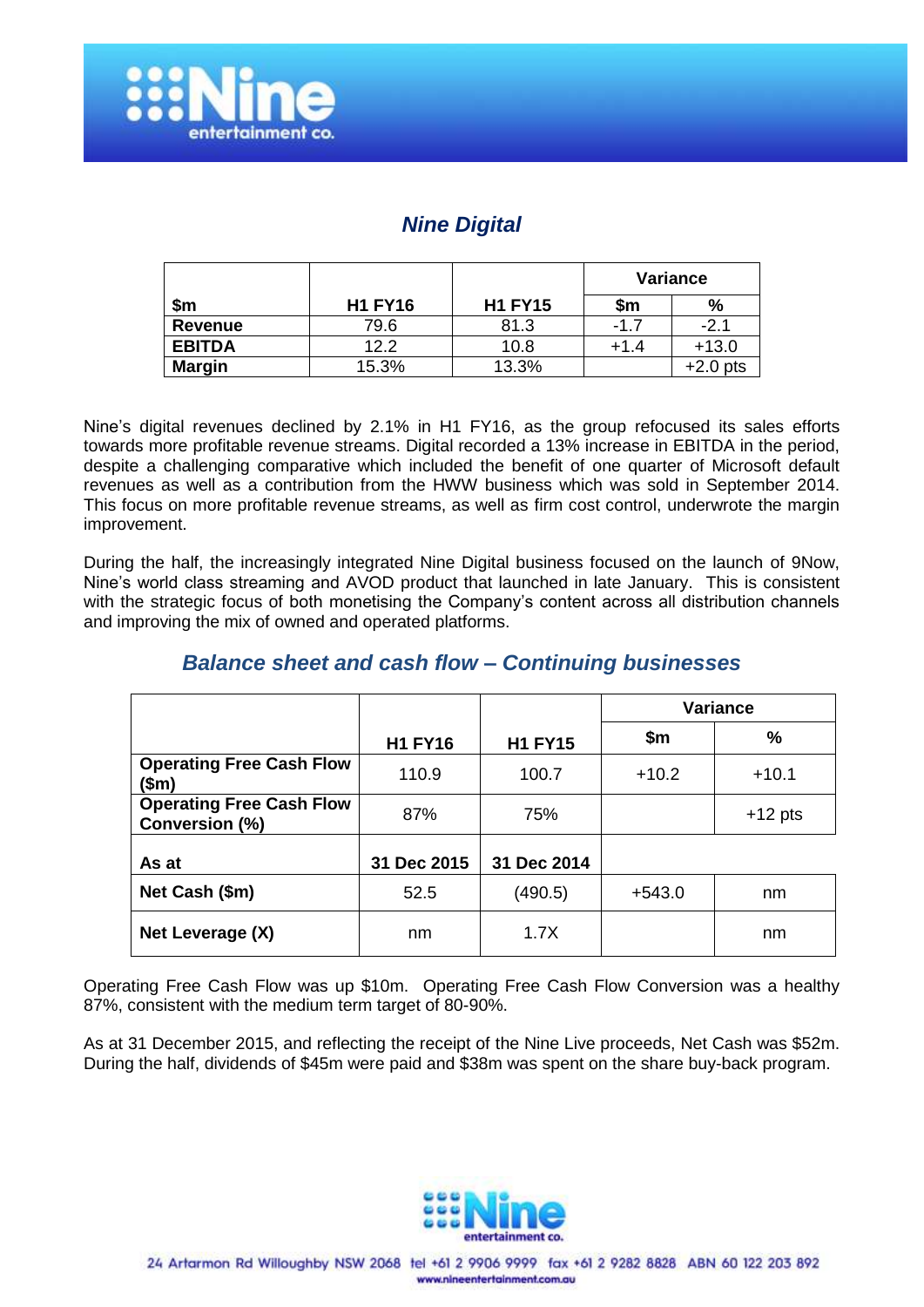

### *Dividend*

The Company will pay a fully franked interim dividend of 8.0 cents, up from 4.2 cents in the prior corresponding period. This equates to a 91% payout of Earnings per Share from Continuing Businesses, pre Specific Items, consistent with Company guidance of an 80-100% payout ratio. The dividend is payable on 19 April 2016.

#### *On-market share buy-back*

The Company has bought back c\$100m of the \$150m buy-back announced this time last year. With this program to expire at the end of March, and consistent with the approval granted by shareholders at the November 2015 AGM, the Company has announced a follow-up buy-back plan of a further \$150m, or 12% of issued capital. This buy-back will enable the Company to continue to enhance shareholder value through opportunistically acquiring shares. The Company does not consider that this buy-back will inhibit its strategic and financial flexibility in any way.

#### *Current trading environment and outlook*

The FTA market remains very challenging. After a 0.4% decline in the market in the December half and a soft opening to the second half, the Company now expects the FY16 Metro FTA market to be flat-to-down marginally over the full year. Regional markets are expected to continue to underperform their Metro peers, although the recently re-negotiated affiliate agreement with WIN will offset over the second half.

As previously flagged, the increasingly competitive environment, as well as a number of specific one-off events, will impact on Nine's FY16 Metro FTA share which is expected to be around 38%.

Recognising these challenging operating conditions, the Company has implemented a number of cost reduction initiatives, aimed at mitigating the impact of a soft revenue environment. Previous guidance was for a FTA cost increase of  $c1-2\%$ <sup>1</sup>. After adjusting for costs recognised as Specific Items, this equated to a decline in FTA reported costs of c2.5%. FY16 FTA reported costs are now expected to be down by c4% for the year.

The positive momentum which drove the first half Digital result is expected to continue with 9Now starting to contribute as the period progresses.

Sydney, Australia 25 February 2016

**Further information:** Nola Hodgson Victoria Buchan +61 2 9965 2306 +61 2 9965 2296 [nhodgson@nine.com.au](mailto:nhodgson@nine.com.au) [vbuchan@nine.com.au](../AppData/Local/Microsoft/Windows/Temporary%20Internet%20Files/Content.Outlook/Library/Containers/com.apple.mail/Data/Library/Mail%20Downloads/AppData/Local/Microsoft/Windows/Temporary%20Internet%20Files/Content.Outlook/8RLTUVKE/vbuchan@nine.com.au)

Head of Investor Relations **Director of Communications** 

 $1$ Flat non-programming and  $+2%$  programming costs